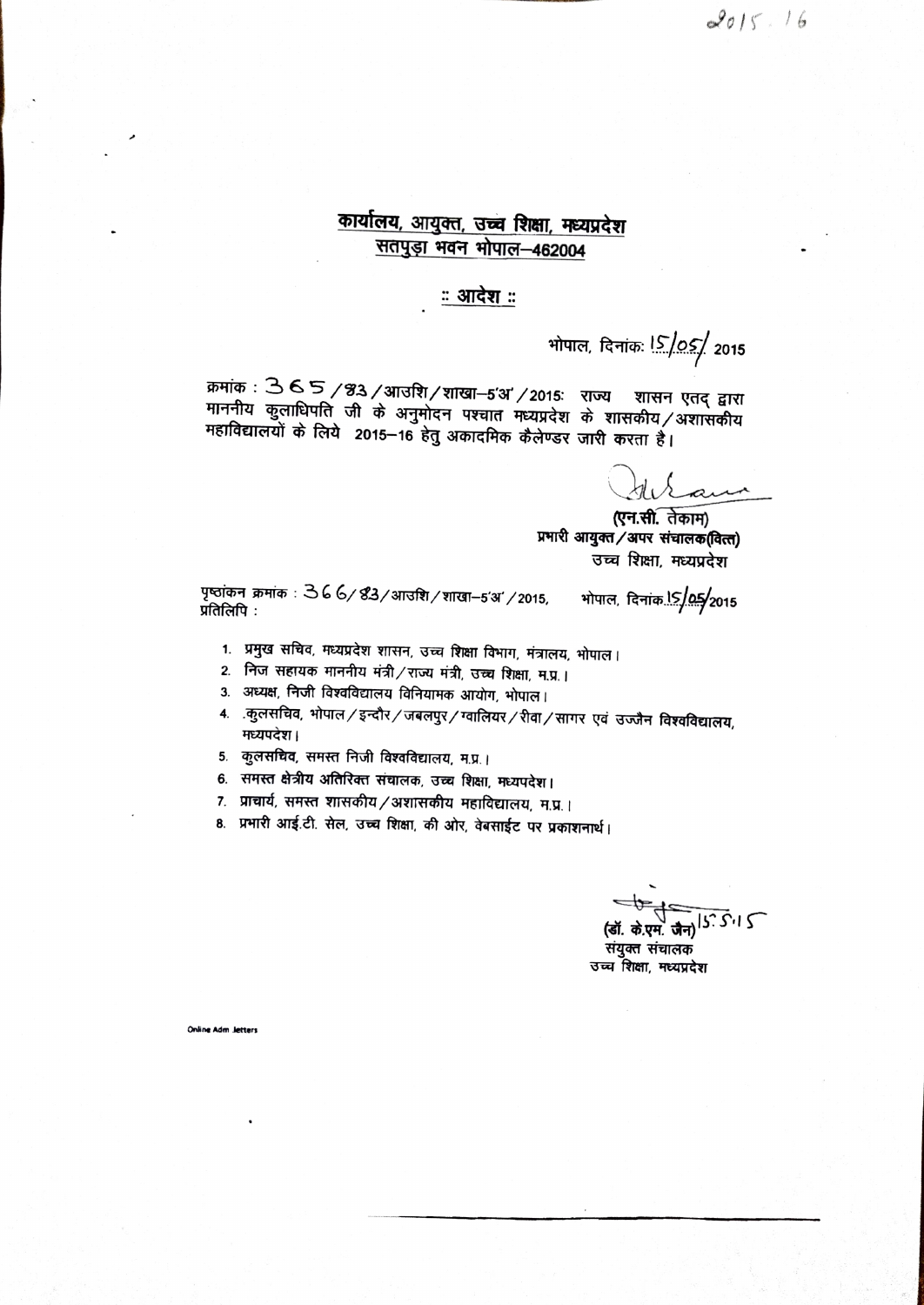#### -प्रस्तावित अकादमिक कैलेंडर सत्र 2015-16

#### (समस्त कक्षाओं के लिए प्रभावशील)

| अकादमिक कार्य                                           | प्रथम/तृतीय/पंचम सेमेस्टर                               | द्वितीय/चतुर्थ/षष्ठ सेमेस्टर                          |  |
|---------------------------------------------------------|---------------------------------------------------------|-------------------------------------------------------|--|
| आरंभिक <b>कक्षाएं / शून्य</b><br>कक्षाएं/स्वाट विश्लेषण | 01 जुलाई से 11 जुलाई 2015<br>$(10$ कार्य दिवस)          |                                                       |  |
| शैक्षणिक एवं सतत् समग्र मूल्यांकन<br>कार्य              | 13 जुलाई से 7 नवम्बर, 2015<br>(93 कार्य दिवस)           | 01 जनवरी से 23 अप्रैल 2016<br>(90 कार्य दिवस)         |  |
| सी.सी. ई. कार्य                                         | सितम्बर द्वितीय सप्ताह                                  | मार्च द्वितीय सप्ताह                                  |  |
| परीक्षा पूर्व तैयारी अवकाश                              | 14 नवम्बर से 16 नवम्बर 2015<br>(कुल 03 दिवस)            | 24 अप्रैल से 26 अप्रैल 2016<br>(कुल 03 दिवस)          |  |
| प्रायोगिक परीक्षाएँ<br>(स्नातक एवं स्नातकोत्तर कक्षाएं) | 15 अक्टूबर से 05 नवम्बर 2015 के मध्य<br>(03 कार्य दिवस) | 25 मार्च से 11 अप्रैल 2016 के मध्य<br>(03 कार्य दिवस) |  |
| सेमेस्टर एवं एटीकेटी परीक्षा                            | 17 नवम्बर से 21 दिसम्बर 2015                            | 27 अप्रैल से 26 मई 2016                               |  |
| परीक्षा परिणामों की घोषणा                               | 31 दिसम्बर 2015 तक                                      | 15 जून 2016 तक                                        |  |
| सेमेस्टर अंतराल (ब्रेक)<br>विद्यार्थियों के लिए         | 22 दिसम्बर से 31 दिसम्बर 2015<br>$(102$ वस)             | 27 मई से 30 जून 2016<br>(35दिवस)                      |  |
| सेमेस्टर अंतराल (ब्रेक)                                 | 22 दिसम्बर से 31 दिसम्बर 2015                           | 27 मई से 15 जून 2016                                  |  |
| शिक्षकों के लिए *                                       | (10दिवस) <b>*</b>                                       | (20 दिवस) *                                           |  |

छात्रसंघ गठन

ः अगस्त / सितम्बर – 2015

खेलकूद / युवा उत्सव /अन्य गतिविधियॉ (एक सप्ताह) : माह अक्टूबर 2015

दीपावली अवकाश

वार्षिकोत्सव / पुरस्कार वितरण एवं वार्षिक पत्रिका का प्रकाशन एवं विमोचन : 08 नवम्बर से 13 नवम्बर 2015 तक ः फरवरी अंतिम सप्ताह / मार्च प्रथम सप्ताह, 2016 (अधिकतम 04 दिवस)

 $\mathbf 1$ 

टीप :--

- अपरिहार्य कारणवश शैक्षणिक कार्य निर्धारित मानक दिवसों से कम होने की दशा में, महाविद्यालय / विवि स्तर पर  $(1)$ शैक्षणिक कालखण्डों की अवधि में आवश्यकतानुसार वृद्वि कर शैक्षणिक दिवसों की पूर्ति की जावे ताकि अकादमिक कैलेण्डर का पालन समयानुंसार सुनिश्चित किया जा सके।
- रनातक एवं स्नातकोत्तर प्रथम सेमेस्टर के अतिरिक्त अन्य सभी कक्षाओं में प्रवेश हेतु मार्गदर्शी सिद्धांत (2015–16) में  $(2)$ उल्लेखित प्रवेश नवीनीकरण प्रक्रिया को अपनाते हुए शैक्षणिक कार्य प्रारंभ करना सुनिश्चित किया जावे।
- सेमेस्टर अंतराल (ब्रेक) के दिवसों में एनएसएसं/एनसीसी के शिविरों के आयोजन को प्राथमिकता प्रदान की जावे  $(3)$ ताकि कार्य दिवसों का मानक लक्ष्य यथावत बना रहे। सक्षम अनुमति प्राप्त कर अकादमिक पर्यटन/टूर/ सेमीनार / कार्यशाला / संगोष्ठी / प्रशिक्षण कार्यक्रम भी इसी दौरान आयोजित किये जावे।
- स्नेह सम्मेलन वार्षिकोत्सव, पुरस्कार वितरण एवं वार्षिक–पत्रिका का प्रकाशन तथा विमोचन 09 मार्च 2016 के पूर्व  $(4)$ कर लिया जावे।

 $\begin{picture}(120,10) \put(0,0){\vector(1,0){10}} \put(15,0){\vector(1,0){10}} \put(15,0){\vector(1,0){10}} \put(15,0){\vector(1,0){10}} \put(15,0){\vector(1,0){10}} \put(15,0){\vector(1,0){10}} \put(15,0){\vector(1,0){10}} \put(15,0){\vector(1,0){10}} \put(15,0){\vector(1,0){10}} \put(15,0){\vector(1,0){10}} \put(15,0){\vector(1,0){10}} \put(15,0){\vector($ 

\*सेमेस्टर अंतराल में आवश्यकतानुसार महाविद्यालय के प्राचार्य द्वारा शिक्षकों को रोका जा सकेगा।